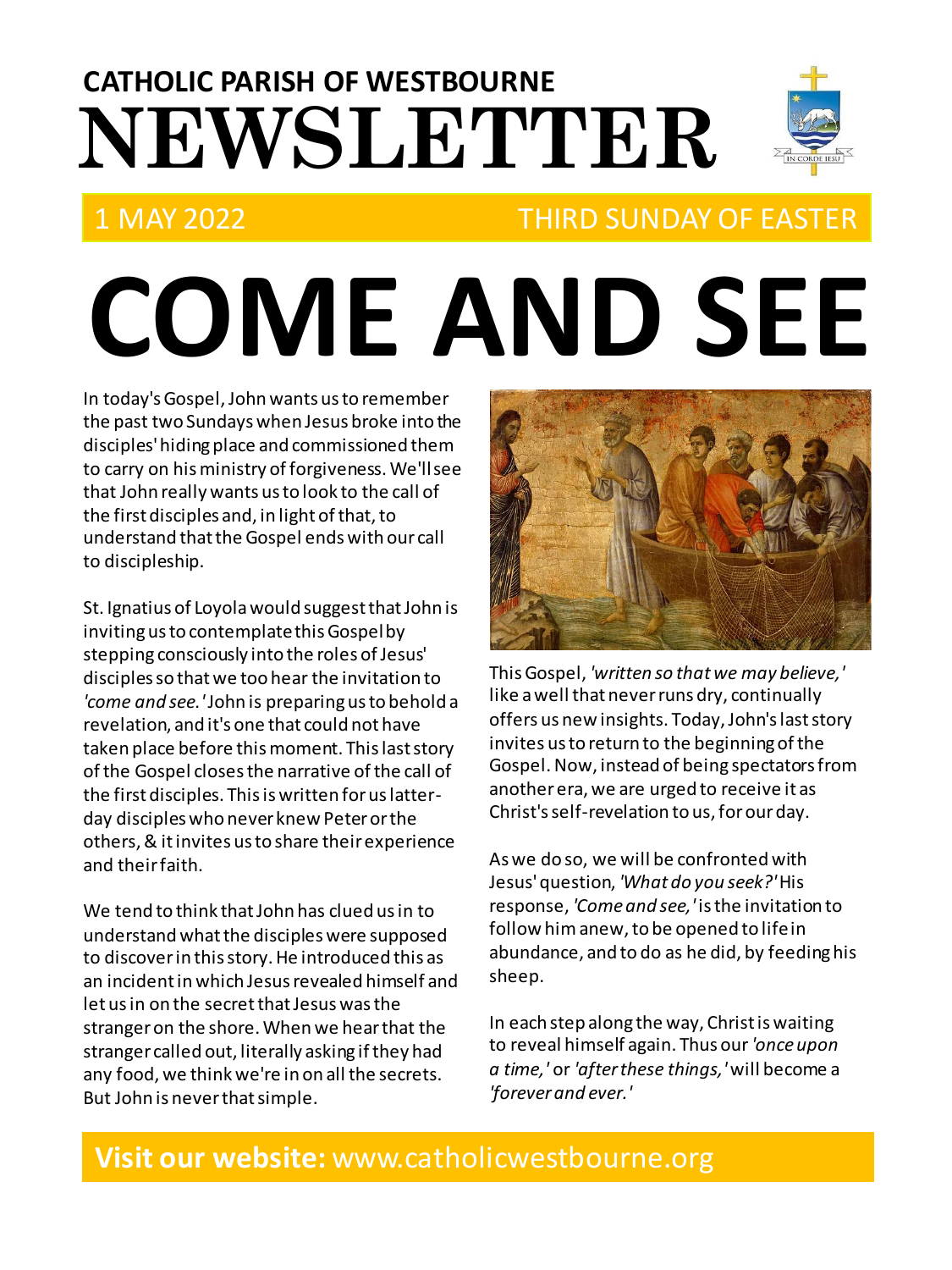## **MASS TIMES**

**Sunday 1 May - 3RD SUNDAY OF EASTER** 9.00am 11.00am

**Tuesday 3 May – Ss PHILIP AND JAMES** 10.00am

**Sunday 11th 9am:** *The Parish* **Wed 4 May – THE ENGLISH MARTYRS 11am** *Tim Mc Cann* 10.00am

**Wednesday 14th** *Repose of the souls of Bernard Charles and Elsie May Pratt* **Thursday 5 May - 3RD WEEK OF EASTER Saturday 16th** *Rosemarie Schofield RIP* 10.00am

**Sunday 18th 11am** *The Parish*  **Friday 6 May - 3RD WEEK OF EASTER** 6.00pm - Holy Hour 7.00pm - Mass

**Sunday 8 May - 4TH SUNDAY OF EASTER** 9.00am 11.00am

# **OUR PARISH**

**OUR LADY IMMACULATE CHURCH SEAMOOR ROAD, WESTBOURNE, BOURNEMOUTH, BH4 9AE**

**Parish Priest:** Fr Leslie Adams **Telephone:**01202 764027 **Email:** ladams@portsmouthdiocese.org.uk *(Baptism, Marriages, Sick Visits, Funerals and Confessions)*

**Parish Office** *(Wed 9.00am - 12.00pm)* **Parish Administrator – Suzanne Quinn** General enquires andhall bookings **Telephone:**01202 760640 **Email:** oliadmin@portsmouthdiocese.org.uk

**Safeguarding Officer:**Matthew French **Email:** mail@matthewfrench.net

# **SUNDAY MASS READINGS**

#### **Entrance Antiphon** - **Cf. Ps 65: 1-2**

*Cry out with joy to God, all the earth; O sing to the glory of his name. O render him glorious praise, alleluia.*

#### **Gospel Acclamation** - **cf.Lk24:32**

*Alleluia, alleluia! Lord Jesus, explain the Scriptures to us. Make our hearts burn within us as you talk to us. Alleluia!* 

#### **Communion Antiphon** - **Lk 24: 35**

*The disciples recognized the Lord Jesus in the breaking of the bread, alleluia.* 

**SECOND COLLECTION** Next Sunday we will be holding a collection for the Clergy Training Fund. Please see the poster in the porch for further details about this important resource.

#### **PRAYER FOR PEACE IN RUSSIA AND UKRAINE**

Loving God, we pray for the people of Ukraine and Russia, for all those suffering or afraid, that you will be close to them and protect them. We pray for world leaders, for compassion, strength and wisdom to guide their choices. We pray for the world, that in this moment of crisis, we may reach out in solidarity to our brothers and sisters in need. May we walk in your ways so that peace and justice become a reality for the people of Ukraine, Russia and for all the world. Amen.

**UKRAINE** The Diocese, through Caritas, is working to keep parishioners informed as to the current situation while we wait for the UK Government to clarify the role that faith organisations and other charities will play in the formal response to refugees entering the UK. Please continue to keep the Ukrainian people in your prayers.

https://caritasportsmouth.org.uk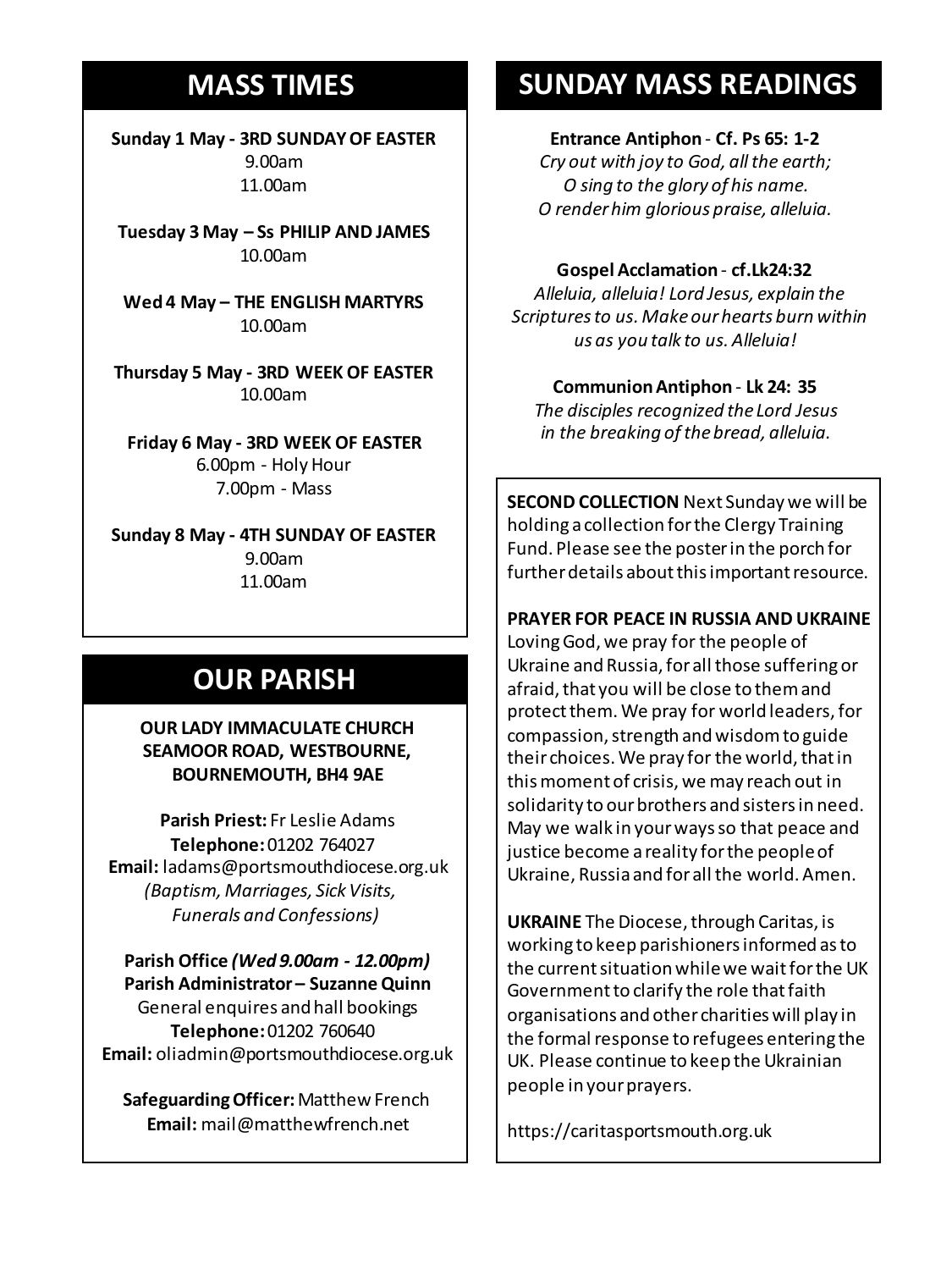# **PARISH NEWS**

**SAFEGUARDING** Please be assured that we take the safeguarding of children and vulnerable adults very seriously and adhere to Diocesan guidelines at all times. Our safeguarding representative has a special responsibility for promoting good and safe practices in all activities involving children, young people and adults at risk. Our safeguarding representative is Matthew French. He can be contacted at mail@matthewfrench.net. Ruth Attfield is our Diocesan Safeguarding Coordinator. She can be contacted by calling 023 9421 6486.

**YOU ARE INVITED** We have been invited to the Westbourne Rotary Club Queen's Jubilee street party to be held in Lansdseer Road, Westbourne from 1.00pm to 5.00pm on Sunday 5 June. As numbers are restricted, please add your name to the list on the noticeboard if you would like to attend.

**KEEPING SAFE** Please continue to sanitise your hands and wear face coverings, if possible, at Mass. Please refrain from attending church if you are unwell.

**THERE IS** now a defibrillator located outside the Westbourne pub in Poole Road. This device gives a high energy electric shock to the heart of someone who is in cardiac arrest. You don't have to be trained to use this as full instructions are included.



**PORTSMOUTH DIOCESAN PILGRIMAGE TO LOURDES** Bishop Philip Egan will be leading the annual pilgrimage to Lourdes and invites you to join him. It will take place from 18 - 22 July 2022. www.portsmouthdiocese.org.uk/lourdes or email lourdes@portsmouthdiocese.org.uk or phone 07780 221686

**EASTER EDITION OF VIVA VOCE** The Easter edition of our quarterly Diocesan newsletter is at the back of our church. This bumper edition has a special focus on what some of our parishes, schools and families are doing to celebrate Easter. There is also an item on the Synod, as well as news from Caritas. Canon John Cooke discusses the importance of parish welcome and hospitality, and there is a special schools feature on Passion Plays. Make sure to collect your copy!

# **OFFERTORY COLLECTION**

You can donate directly into the bank account:

> **PRCDTR Bournemouth Our Lady Immaculate**

**Sort code:** 309304 **Account:** 00875075

**Thank you for your continued support.**

# **PRAYERS PLEASE**

**Please remember all the sick and housebound of our parish especially:**

Teresa Wraith, Win Sheridan, Kathleen Wood, Phillip Rockford, Germain McAulay, Geoffrey Dixon, Joe Bonnici, Marjorie Lee